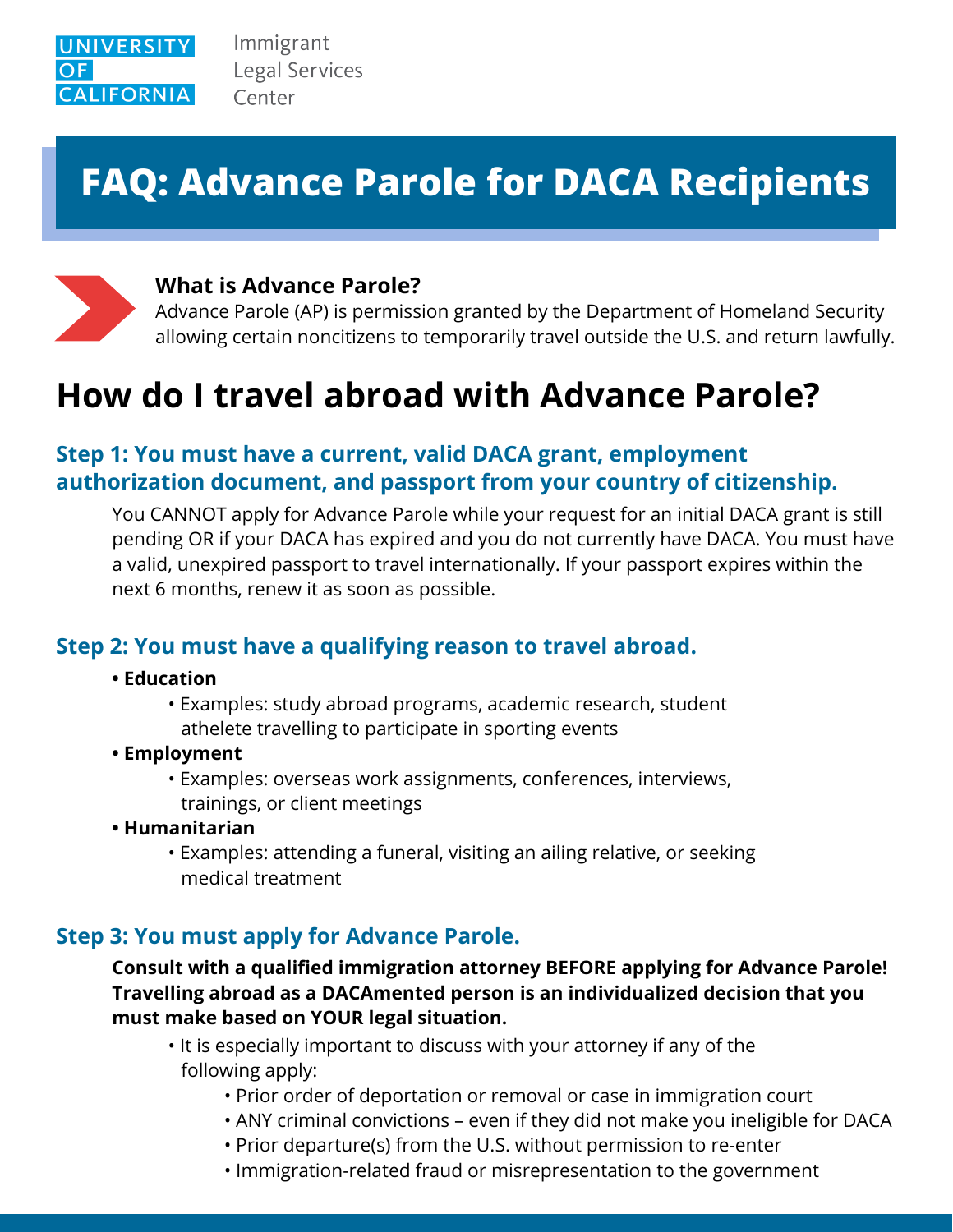

Immigrant Legal Services Center

### **How do I apply for Advance Parole?**

- Fill out the Advance Parole application: [USCIS Form I-131](https://www.uscis.gov/i-131)
- Write a statement of purpose explaining in detail your purpose for traveling and intended dates of travel
- Gather evidence/documentation of your reason for travelling (see chart below)
- Also include:
	- A copy of your DACA Approval Notice
	- A copy of your photo ID (EAD card or state ID)
	- 2 passport size photos
	- \$575 filing fee payment payable to the "Department of Home land Security"

| <b>Humanitarian</b>                                                                                                                                                                                                                                                | <b>Educational</b>                                                                                                                                                                                                                                                                                                                                                                                                                                                                                                    | <b>Employment</b>                                                                                                                                                                      |
|--------------------------------------------------------------------------------------------------------------------------------------------------------------------------------------------------------------------------------------------------------------------|-----------------------------------------------------------------------------------------------------------------------------------------------------------------------------------------------------------------------------------------------------------------------------------------------------------------------------------------------------------------------------------------------------------------------------------------------------------------------------------------------------------------------|----------------------------------------------------------------------------------------------------------------------------------------------------------------------------------------|
| Letter from<br>medical<br>professional/<br>hospital<br>documenting ill<br>relative's<br>condition<br>Identity doc of<br>ailing relative<br><b>Birth</b><br>certificate(s)<br>showing<br>relationship with<br>ailing relative<br>Death certificate<br>(for funeral) | <b>STUDY ABROAD:</b><br>Letter from educational institution<br>confirming program participation<br>Document showing enrollment in<br>classes/course registration<br>Syllabi<br>Acceptance letter from the university<br>and/or overseas institution or program<br>Program-specific information<br>Letter(s) from professor<br>Degree plan<br><b>ACADEMIC RESEARCH:</b><br>Letter from professor(s)<br>Research proposal<br><b>STUDENT ATHLETE:</b><br>Records showing enrollment, team<br>membership<br>Game schedule | Letter from<br>employer<br>Document<br>showing<br>employment<br>need such as<br>conference<br>or training<br>program<br>Invitation to<br>speak at<br>conference/<br>training<br>Resume |